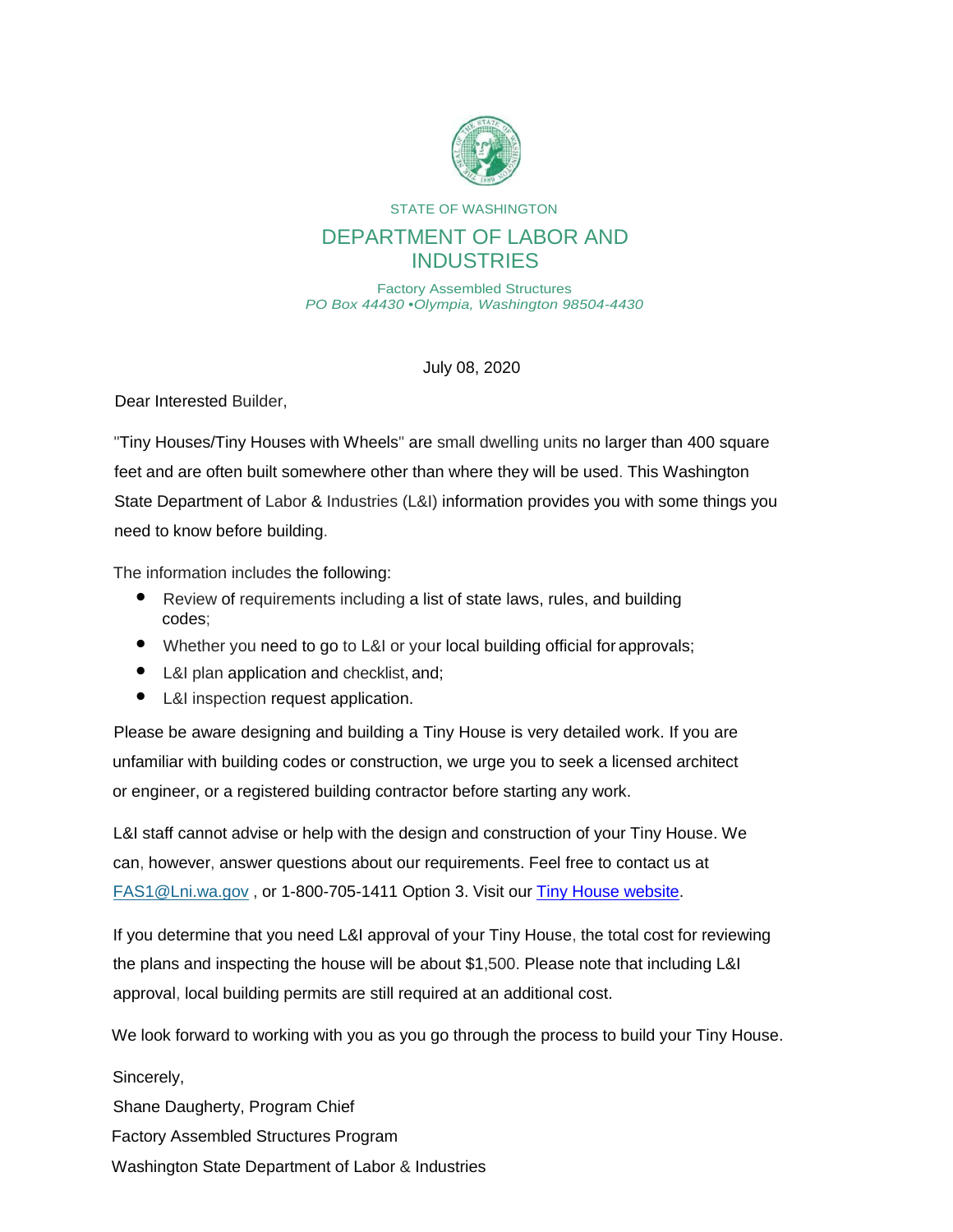## **What you need to know about building a TinyHouse or a TinyHouse With Wheels**

If you are building a tiny house or a tiny house with wheels, you may need to have it inspected and approved by the Factory Assembled Structures (FAS) program at the Department of Labor & Industries (LNI).

## **What it is:**

A tiny house/tiny house with wheels is a dwelling no larger than 400 square feet. The house must be built to the [Washington State Building Code.](https://apps.des.wa.gov/sbcc/Page.aspx?nid=14)

## **What it is not:**

[Recreational vehicles \(RVs\),](https://app.leg.wa.gov/WAC/default.aspx?cite=296-150R) [Park Model Recreational Vehicles \(PMRV's\),](https://app.leg.wa.gov/WAC/default.aspx?cite=296-150P) and [Manufactured Homes \(MH's\)](https://app.leg.wa.gov/WAC/default.aspx?cite=296-150M-0306) are not tiny houses/tiny houses with wheels as defined in Washington State. Any other structure not built to the [Washington State Building](https://apps.des.wa.gov/sbcc/Page.aspx?nid=14) [Code](https://apps.des.wa.gov/sbcc/Page.aspx?nid=14) is not a Tiny House.

## **What do I need to do?**

- IF you are building a tiny house/tiny house with wheels on the site where it will be first occupied and used, then you do not need to read any further, [contact your local](https://www.wabo.org/find-your-bo) [building department.](https://www.wabo.org/find-your-bo) You may also need an [L&I electrical](https://lni.wa.gov/licensing-permits/electrical/electrical-permits-fees-and-inspections/) inspection.
- IF you are building a tiny house/tiny house with wheels somewhere OTHER than where it will be first occupied, then **keep reading, the rest of this document is important to you**. The FAS program inspects all houses constructed off site. We will treat your "off site location" as the "factory" for the factory built housingunit.

## **Key Steps ‐ Plan Review, Inspections, Insignia and Delivery/Installation**

You will need to submit [appropriate](https://app.leg.wa.gov/WAC/default.aspx?cite=296-150F-3000) fees and have your plans approved by us before we can inspect any of your work. The fees for inspections are based on time and travel costs. The cost for L&I approval of tiny houses will be around \$1500 if the plans and inspections pass first time. There are additional charges for re‐inspections and resubmittal of plans. You do not need to purchase a specific L&I permit for your off-site tiny house, we will automatically issue a permit for the factory portion before we start inspecting yourhouse.

Please consider your level of knowledge, skills, and abilities pertaining to the various aspects of building a tiny house. All construction work must meet the requirements of the [applicable codes. Y](https://apps.des.wa.gov/sbcc/Page.aspx?nid=14)ou will need to purchase or have access to these codes and to any [amendments or changes that Washington State](https://apps.des.wa.gov/sbcc/Page.aspx?nid=14) Building Code Council [hasmade](https://apps.des.wa.gov/sbcc/Page.aspx?nid=14) to them.

If you are unfamiliar with construction, electrical wiring, plumbing, mechanical work or with designing and preparing plans for your house, you will need to engage the help of professionals who are. Depending on your knowledge, skills, and the design complexity of the structure, this might be engineers, architects, plumbers, electricians andcontractors. For legal reasons, L&I staff cannot advise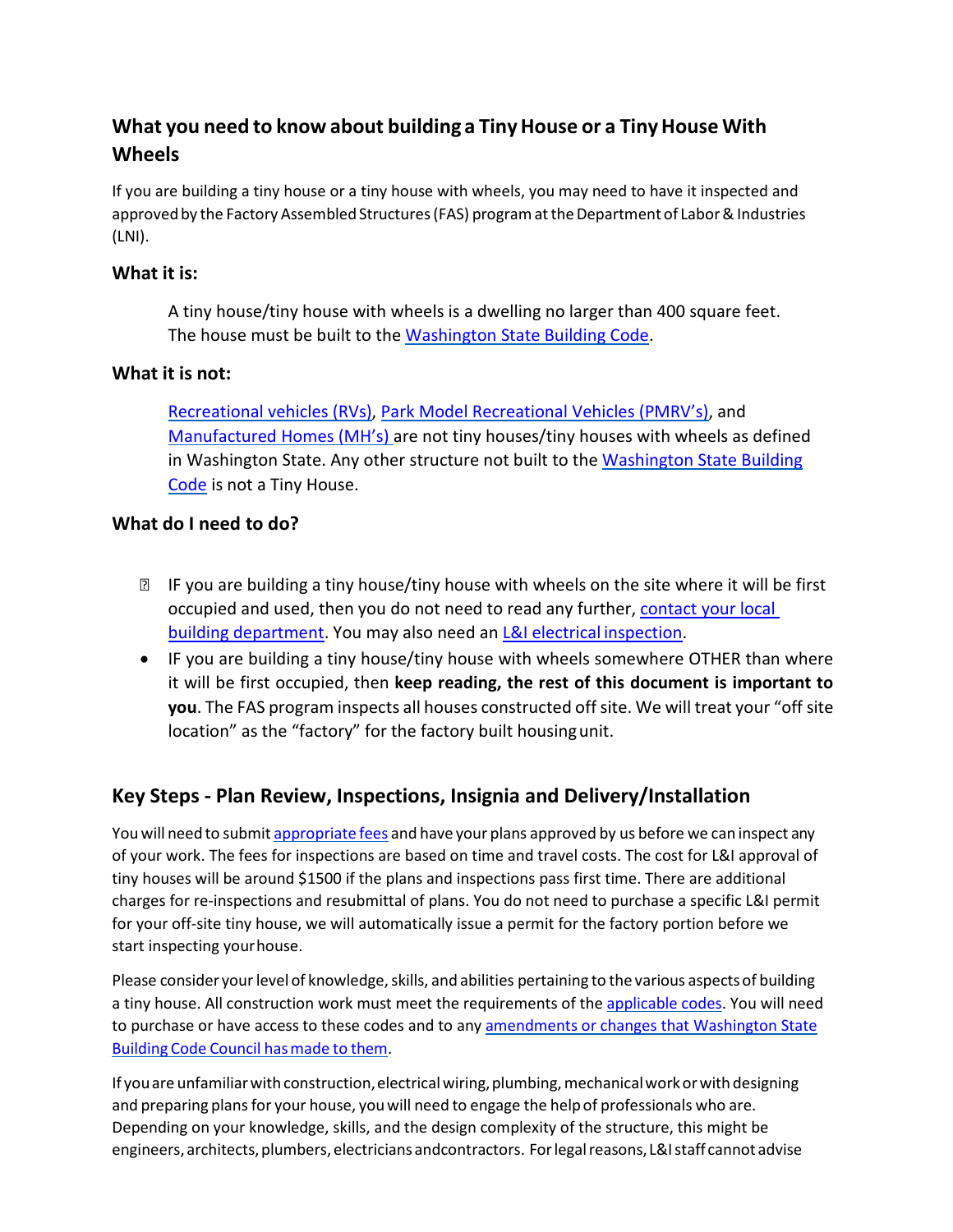you on, or help you with, the design and construction of your tiny house. Please refer all questions about how to perform various aspects of designing and constructing a tiny house to your hired professionals.

## **Plan Review**

Your tiny house must meet the requirements of the International Residential Code, the Washington State Energy Code, the Uniform Plumbing Code and the National Electrical Code. These codes apply statewide and often there are changes or amendments made to them. Please [see the Washington](https://apps.des.wa.gov/sbcc/page.aspx?nid=4) Stat[e Building Code Council web site](https://apps.des.wa.gov/sbcc/page.aspx?nid=4) for information on the current statewide building codes and [amendments. Information on the current National Electrical Code is on the L&I Electrical Program](https://lni.wa.gov/licensing-permits/electrical/electrical-permits-fees-and-inspections/) [website.](https://lni.wa.gov/licensing-permits/electrical/electrical-permits-fees-and-inspections/)

The International Residential Code (IRC) is a "prescriptive" building code, meaning it provides a way to build a house without having to engineer it. To utilize the prescriptive path, you will need the knowledge, skills, and ability to design your building to the code requirements. With the applicable prescriptive construction details clearly identified on your plans - referencing the specific code sections, tables you are using, all required design elements (wall bracing, headers, roof framing components/methods, etc.) you may not need to have an engineer or architect stamp your plans.

L&I staff cannot "consult" on building design and will not "correct" items during the L&I review process. Please refer all questions about how to perform various aspects of designing and constructing a tiny house to your hired professionals.

Any parts of your tiny house not built to the prescriptive IRC require engineering. For example, a Tiny House or Tiny House with Wheels, not designed for attachment to a continuous foundation (see all IRC requirements, especially foundations, and wall bracing) will require stamping by a licensed design professional. Here are some examples drawings or documents that require stamping by a Washington licensedProfessional Engineer and/or Architect

- $\Box$  All drawings prepared by or under the direction of a professional engineer or architect.
- □ All structural drawings not meeting the "prescriptive" construction requirements of the International Residential Code. This would include the permanent "chassis" or transportation frame for tiny house withwheels.
- □ All structural calculations.
- □ All Truss drawings.

You can draft your plans by hand or on a computer. The drawings must be neat, legible, and drawn to a recognized architectural "scale". The minimum scale is ¼" per foot.

Upon receipt of your plans, they are assigned a plan number. We review plans on a first come, first served basis. Normally it will be several weeks before we can start the actual review. We will notify you ofthe status afterthe review. Ifwe need anything else, orthe drawingsrequire correction, wewill email you a written list so you will know what is required for resubmittal. Once approved we will send you a set of plans with our approval stamp on it. We will also send a set of the approved plans to the local building department.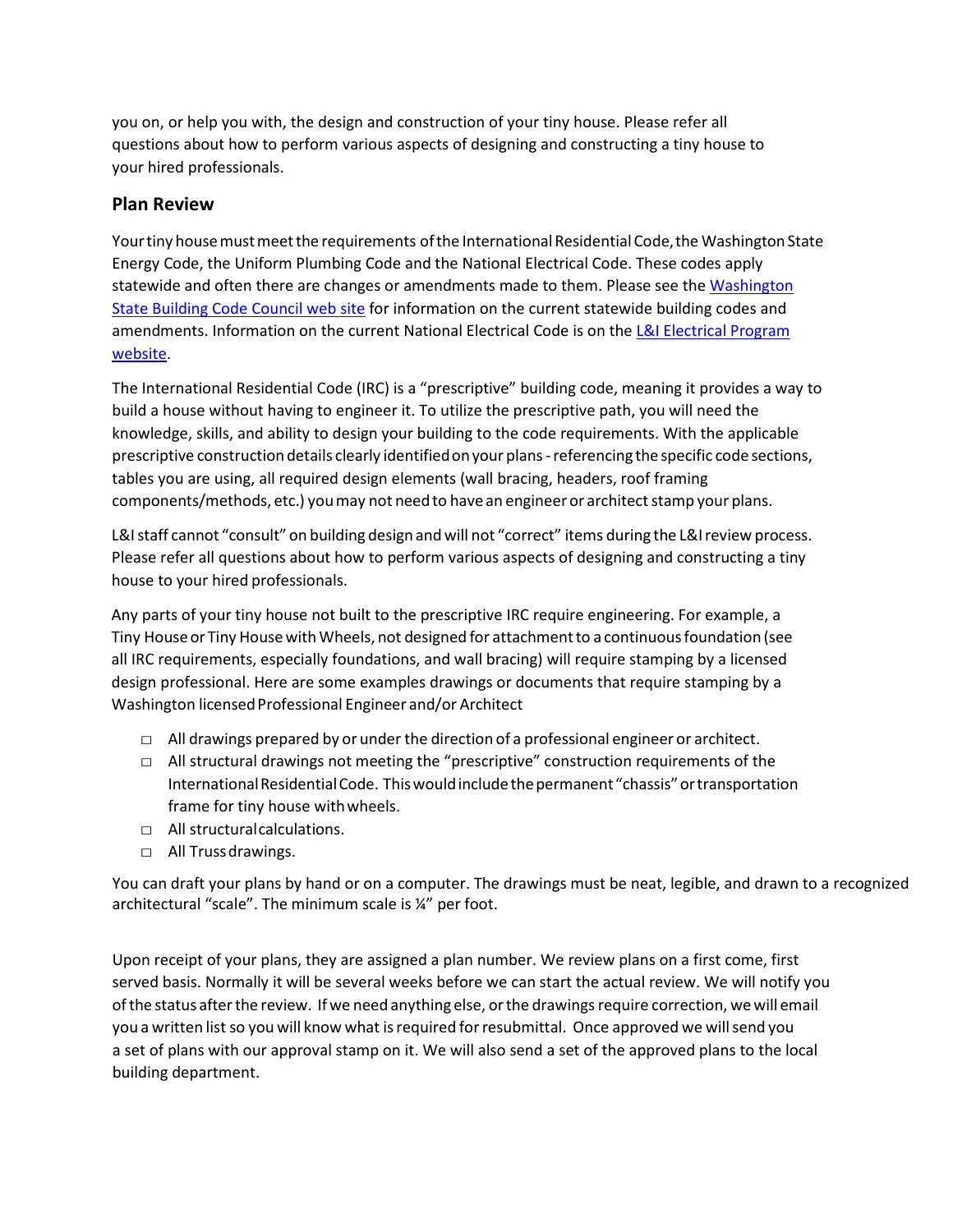## **Inspections:**

Once you have received your approved plan from us, you can have your tiny house inspected. You need to have the approved plan available for the inspector to use.

The inspector must inspect all parts of the house before you cover any construction. Covered construction, which has not been inspected and approved, must be opened up for inspection, so please do not proceed with work until the inspector has given you approval to do so.

**To request an inspection for your house,** complete either the "in state inspection request" form or the "out of state inspection request" form and send it to us using the instructions at the bottom of the form.

The inspector will invoice you for the inspection trip. If you request an inspection and you are not ready, you will still be charged for the trip. Se[e WAC 296‐150F‐3000](https://app.leg.wa.gov/WAC/default.aspx?cite=296-150F-3000) for a list of inspection fees. The inspection fee will include the time for travel and inspection and for mileage. Additionally, for out of state inspections the invoice will include travel expenses such as airfare, car rental, per diem, lodging etc. Most inspection trips within Washington State are about \$250 each. Payment if due upon receipt. Payment can be on line by credit card or by mailing a copy of the invoice along with your check or money order.

The **"required tiny house inspections"** document lists all of the inspections that might be required for your house. You are responsible for knowing which inspections you need and for being sure that you request inspections in a timely manner. Some inspections on this list might not apply and many times several inspections can be done on the same trip. For most tiny houses, the inspector will need to make three inspection trips.

- The first inspection trip will be for the "floor" and will include the floor framing and insulation and any wiring or piping located there. It will also include the chassis(for units with wheels).
- The second inspection trip is a "cover" inspection and includes the framing in the walls and roof, and the insulation, wiring and plumbing in those locations.
- The third inspection tripwill be a "final" inspectionwhen the tiny house is complete and ready to ship to site.

At the end of each inspection, the inspector will either approve the construction, or provide you with a report of what must be corrected. For legal reasons, L&I staff cannot advise you on, or help you with, the construction of your tiny house. Please refer all questions about how to perform various aspects of designing and constructing a tiny house to your hired professionals.

Once all corrections have been made and the house passes the final FAS factory inspection, the FAS insignia of approval (gold seal) is applied to the house.

The local building inspector, plumbing inspector and electrical inspector are responsible for all work done on site, including installation of the house on itsfoundation. The FAS program does not inspect work on site except when you make changes to the factory-approved units prior to an approved final inspection, or issuance of the certificate of occupancy, by the local building official.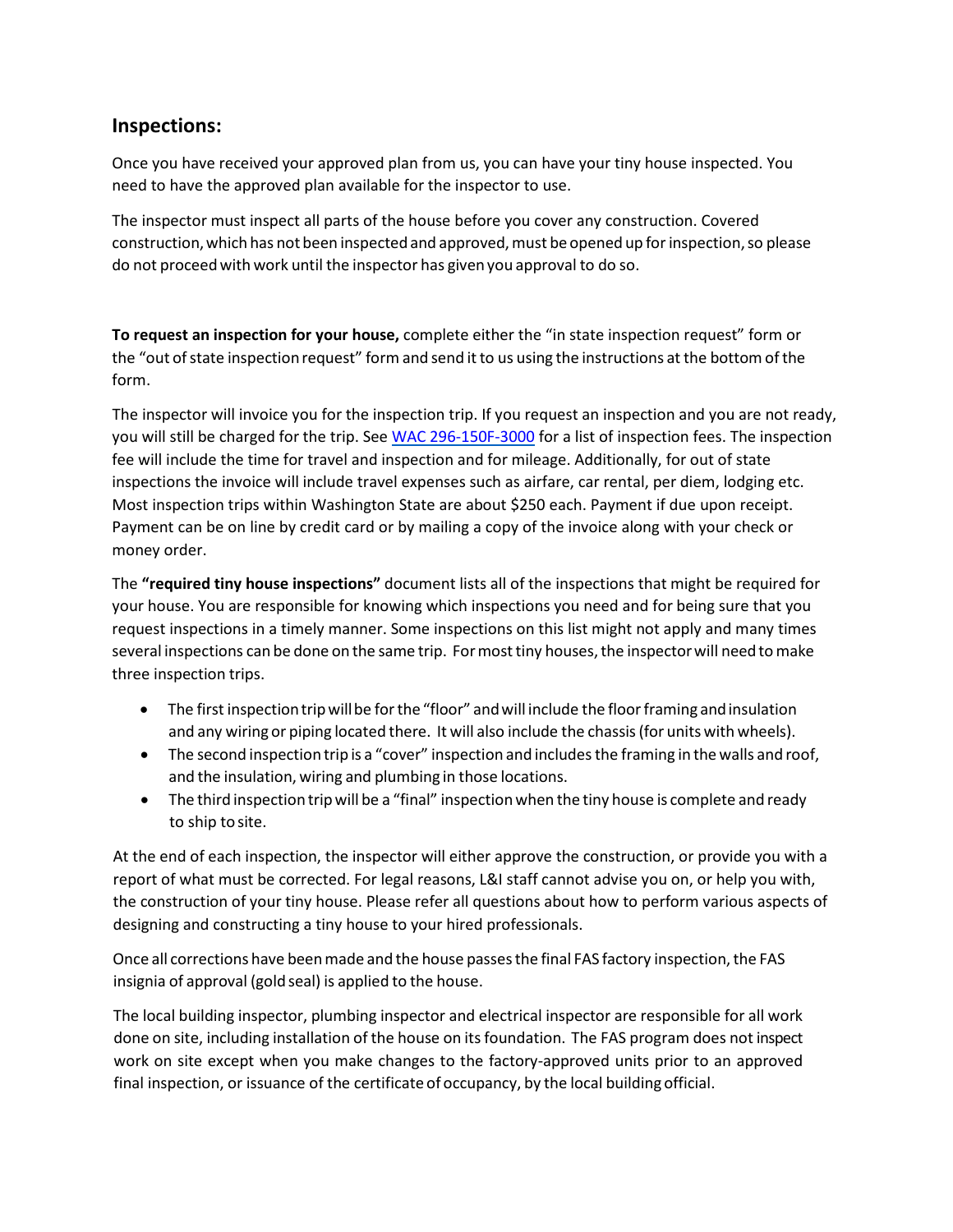## **Insignia and Delivery/Installation:**

Once we have approved the construction at your factory location, the inspector will put an "insignia" of approval on your house. The local building department will look for the insignia to verify LNI inspections. You will need to apply for the insignia, and pay the applicable fees, prior to requesting the final inspection. It can take a number of weeks to process an insignia application, so plan accordingly. It is strongly recommended that you submit the application, and fees, with the plan approval request.

You will need all the applicable permits from the local building department (where the house will be located), before you can ship it to site.

The local building department is responsible for the following:

- $\Box$  Approving the foundation of the tiny house,
- □ Making sure it meets zoning regulations,
- $\Box$  The actual installation and completion of the tiny house on your property,
- $\Box$  Any other local requirements of the site you intend to locate the house on.

You will also need a permit from the LNI electrical program or your city electrical program to connect your tiny house topower.

A word of caution; FAS does not review the shipping requirements for your house. You are responsible for safe and legal transport over the roads and highways. This includes both size and weight restrictions and the requirements that all loads must be secure. Your house must be structurally sound so it will not collapse, fall off the chassis or fail during transport. Please consult your licensed design professional to ensure your configuration is safe for transport. Please consult the [Washington State Patrol, a](http://www.wsp.wa.gov/driver/vehicle-equipment-requirements/)nd [Department of Transportation](https://www.wsdot.wa.gov/commercialVehicle/Restrictions/) regarding the movement of your house on Washington roadways.

### **Some Important notes about licensing requirements:**

If you are going to build a tiny house there are several registration, and licensing, issues you need to be aware of and consider.

- $\Box$  You may need to be a registered general contractor depending where you are going to work on a tiny house, and what duties you are performing. Please [contact the LNI Contractors Program](https://lni.wa.gov/licensing-permits/contractors/register-as-a-contractor/) to find out the requirements for your situation.
- $\Box$  All plumbing must be installed by a Washington State licensed residential or commercial plumber.
- $\Box$  All electrical work must be performed by a Washington State licensed electrical contractor and licensedelectricians.
- $\square$  There are exceptions for homeowners doing electrical and plumbing work on theirown house. Please [contact the plumbing program](https://lni.wa.gov/licensing-permits/plumbing/about-the-plumber-program) and [the electrical program](https://lni.wa.gov/licensing-permits/electrical/electrical-basics-for-home-business-owners/) to determine the licensing requirements for yoursituation.

## **Please see [our tiny house website](https://lni.wa.gov/licensing-permits/manufactured-modular-mobile-structures/tiny-homes/#about-tiny-houses) for additional information, documents and forms.**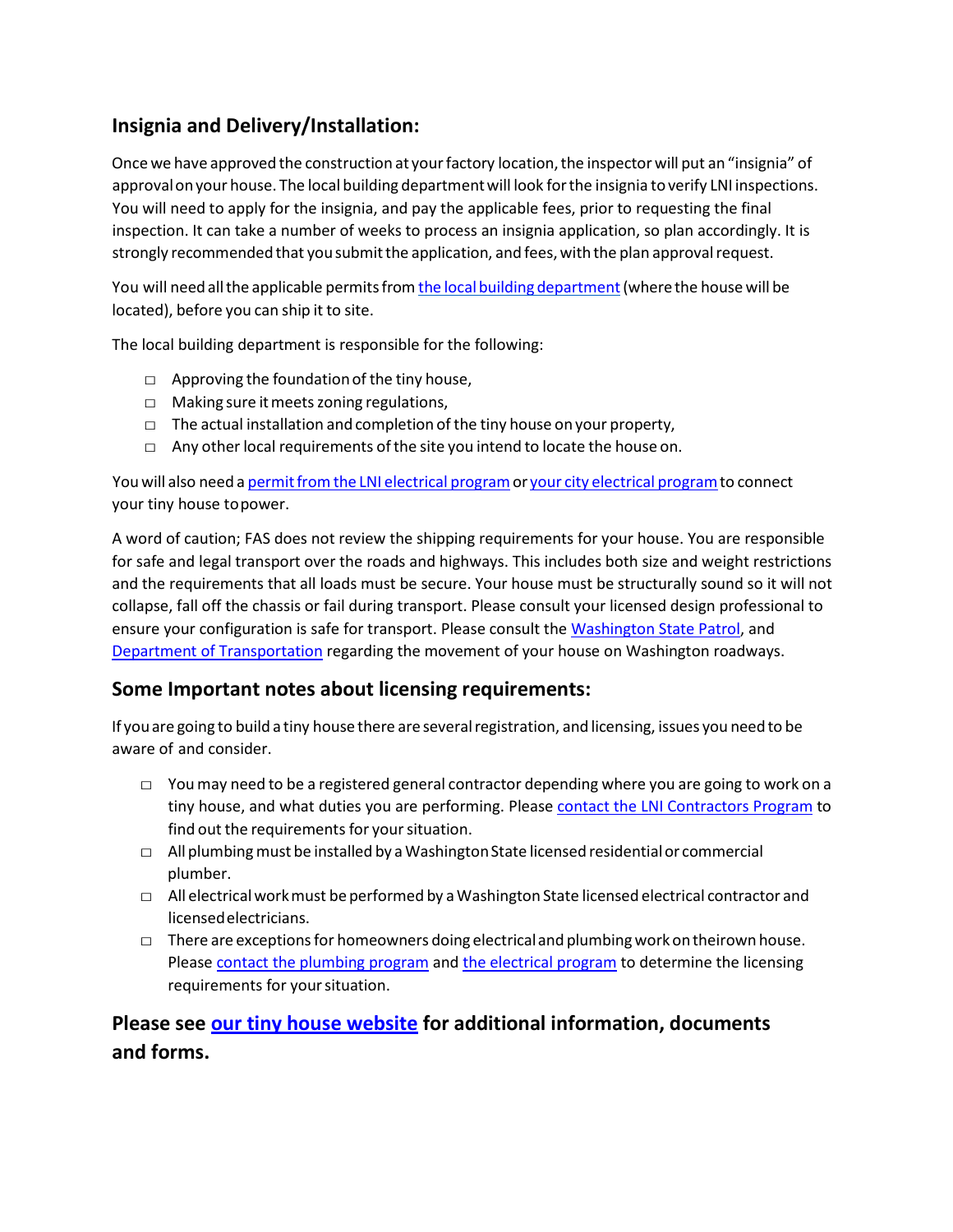## **Tiny House Plan Checklist**

Tiny house construction plans must include the following drawings and information. Use this checklist to be sure your plans are complete. Incomplete plans will be returned without review. Include a copy of this checklist with your plans and applications.

Please check the circle next to each document to show that it is included, or it is not applicable (N/A). If you indicate N/A, you must include an explanation. For all of the drawing items you will need to fill in the primary sheet numbers where the information can be found.

#### **Documents and associated items:**

#### **At the front of your package, include the following:**

- o The combined Plan and Insignia fee of\$775.00.
- o Plan approval and Insignia request form. Completed form F623-039-000 see instructions.
- o Tiny House Plan Checklist. A copy of this checklist with each itemverified.
- o Notification to Local Enforcement agency form. Completed form [F623‐013‐000](https://lni.wa.gov/forms-publications/F623-013-000.pdf) ‐ see instructions.

#### **Next, provide three copies of each of these:**

- o A completed set of Washington State Energy Code (WSEC) forms including; prescriptive or UA component worksheets, glazing schedule, heat sizing worksheet, and a compliance certificate (WSEC 2015 Certificate). WSEC forms and resources are at th[e](http://www.energy.wsu.edu/BuildingEfficiency/EnergyCode.aspx) <http://www.energy.wsu.edu/BuildingEfficiency/EnergyCode.aspx> website. Note: WSU energy offers a hotline number on their website if you need assistance with filling out theforms.
- o Engineering calculations (if applicable). Engineering calculations are required for any structural designs that do not meet the prescriptive construction requirements in the International Residential Code (IRC). A Washington State registered professional engineer (PE) or a Washington State registered Architect must stamp all engineering calculations. Calculation pages must be numbered and the professional stamp must be on each page or it can be on the title page and the index page.
- o Truss drawings (if you are using trusses). Each type of roof or floor truss must include an engineered drawing stamped by a Washington PE. The company who is building the trusses for you provides truss drawings.

#### **Plan sheets and associated items:**

Following the documents above, include three sets of drawings. Drawings must be collated into separate sets and be in order. You can draft your plans by hand or on a computer. The drawings must be neat, legible, and drawn to a recognized architectural "scale". The minimum scale is ¼" per foot. Each page of the drawing set needs to have a drawing name, for example; "floor plan", "details", "plumbing", etc. A drawing number and the date prepared or last revised is also required.

Cover drawing with: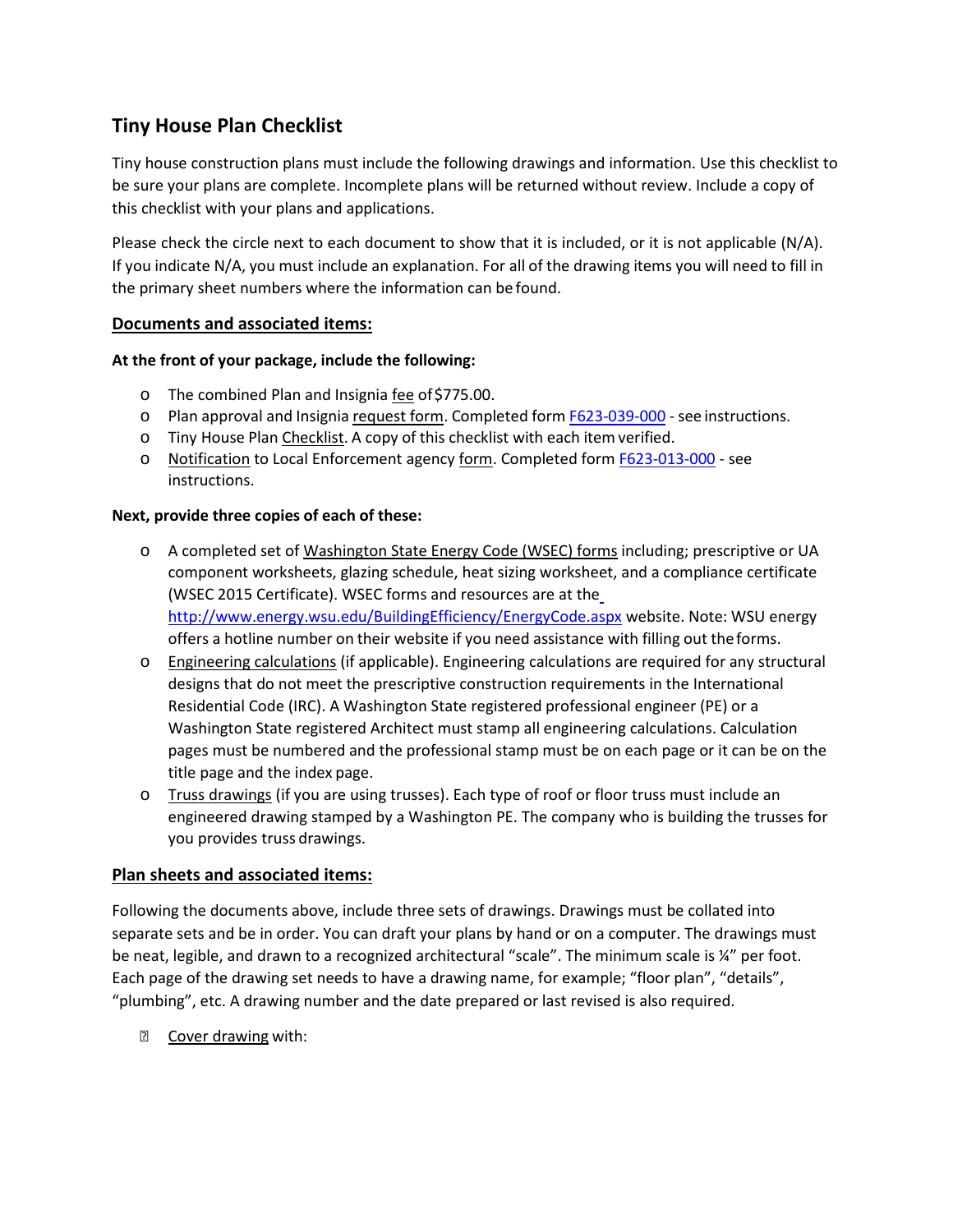- $\circ$  Information identifying the person or company submitting the plans with mailing address, phone and email contact information. Also, include the factory address. The "factory address" is the off‐site location where you will be building your tinyhouse.
- o A list of any design professionals, such as engineers and architects for the project.
- o A drawing index listing all pages in the drawing set by page title and drawing number. You can choose the drawing numbers as long as each page has a unique number.
- o A statement as to the codes used to design the plan. These must include the version year of each code. See the WA State Building Code Council for current informatio[n:](https://apps.des.wa.gov/sbcc/page.aspx?nid=4) <https://apps.des.wa.gov/sbcc/page.aspx?nid=4>
- o The design criteria used for the house, such as roof load, wind load, earthquake zone etc. Most building departments publish the required minimum design criteria for their area on their web site.
- o List any prescriptive designs used to build the house. This would be specific code sections and table numbers from the IRC and would include but not limited to floor joists, wall studs, braced walls, wall headers, roof joists. An engineer or architect must stamp construction designs that are not prescriptive.
- o Other pertinent information, such as general notes, may beincluded.
- Floor Plan of the main floor, and plan of any other floor levels (including lofts) in the house. The plan needs to show:
	- o The locations of the exterior and interiorwalls.
	- o Overall house dimensions and the interior dimensions for rooms and width ofhallways.
	- o Label each room showing its use (e.g. bedroom, living roometc…).
	- o Locations and sizes of doors and windows. Identify which windows are for emergency escape (you can add "esc" to the window sizecallout).
	- o Location of any safety glazing.
	- o Cabinets, equipment, appliances and fixture locations.
	- o Interior stairs, location, orientation andrun.
	- o Exterior porches, decks, stairs, awnings.
	- o Locations of handrails and guardrails at stairs, porches, loftsetc…
- **Outside Elevations showing:** 
	- o Siding and roofing materials (call out types orproducts)
	- o Window and door configurations andswings
	- o Roof eaves and overhangs.
	- o Exterior porches, decks, awnings, andguardrails.
- $Cross Section(s) a major transverse section through the house showing:$ </u>
	- $\circ$  The main material components of the floor, wall and roof assemblies including: framing materials, sheathing type exterior coverings, type of insulation in each assembly, location/type of vapor retarder, interior finish,etc
	- o Vertical and horizontal dimensions showing overall width and height and the finished floor to ceiling dimensions for all areas. Multiple sections may be required if there are areas of varying ceiling height, etc.
	- o Roof eave and overhangs.
	- o Locations of roof vents, baffles, etc. (including a calculation of the venting per square foot.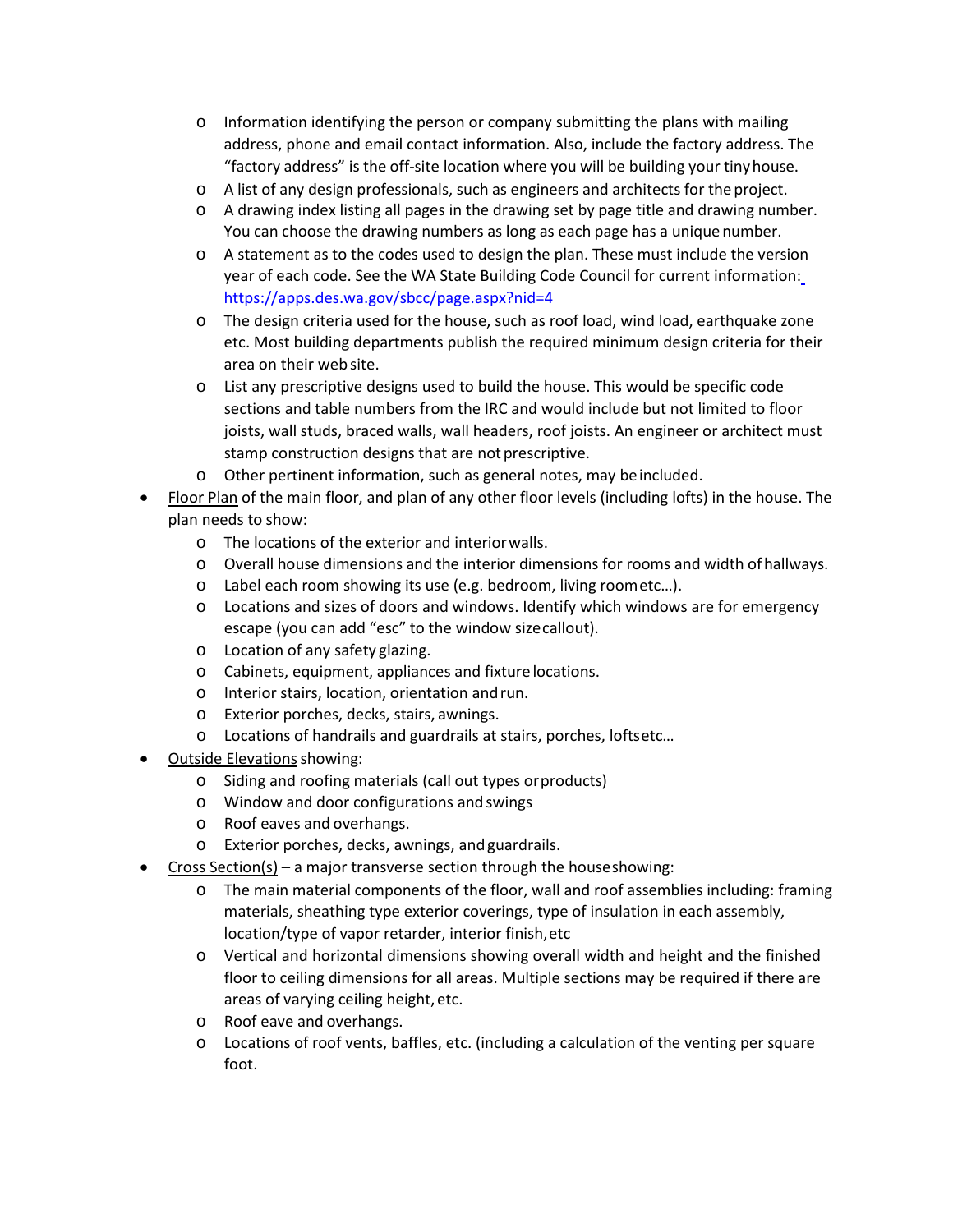- o Foundation or chassis support locations under the floor of thehouse.
- o Cross sections should be drawn at 1/2" scale orlarger.
- Framing Plans (as applicable).
	- o Types, locations and lengths of prescriptive braced walls (see IRC 602.10) or engineered shear-walls (requires plan to be stamped by the engineer orarchitect).
	- o Connection details for all brace walls to upper framing (roof/ceiling), and to the floor framing.
	- o If you are using trusses in a roof or floor, then provide a truss plan (framing drawing) showing the location of each type of truss in the assembly. These may be part of the engineered truss drawings from the trussmanufacturer.
	- o Provide a plan view drawing for roof and floor framing, and wall framing elevations to help explain how you are building your house. These drawings may not be required if your framing is "prescriptive". Framing drawings must show the size and material grade of each type of joist, stud and rafter, and identify the same information for other major members such as beams, rims, headers and plates.
- Construction/Section Details (as needed).
	- o Provide section details to help explain how you are building your house, and comply with the applicable code sections. A few examples of typical section details include; how a roof is connected to walls, walls to the floor system/foundation, flashing at door/window heads and deck ledgers, etc. They are also used to show other specially built portions of the house in a close up "detail" that explains how this part of a house is to be assembled. Section details are normally drawn at ¾" scale orlarger.
- Stair Details (if applicable).
	- $\circ$  If the house has an interior stair, provide a section drawing through the long dimension showing the rise and run overall and of the steps along with any landingdimensions.
	- o Indicate guard, and handrail, locations either on a "stair plan" or on the main floorplan.
- Foundation Note: L&I only reviews the foundation plan to be sure it appears reasonably suitable for the general house design. The local building department where your house will be installed must approve your foundation plans.
	- o Foundation wall locations with dimensions.
	- o Pier and blocking locations with spacingdimensions.
	- o Point load locations corresponding with the framingplans
	- o Hold down/strap connection points (if applicable) corresponding to framing (brace/shear wall) plans.
	- o Tie‐down or special connection locations.
- Chassis (for Tiny Houses with Wheels) this drawing(s) will require an engineer's stamp and supporting calculations.
	- o All frame components such as steel beams, axles, cross‐members, outriggers headboard and towing hitch.
	- o Welding callouts showing how each of the chassis components is welded together. The welding callouts need to show the location, type and length of eachweld.
	- o Additional documents showing welding procedures, welder certification and welding inspector certifications.
	- o A detail or details showing how the tiny house is connected to the chassis.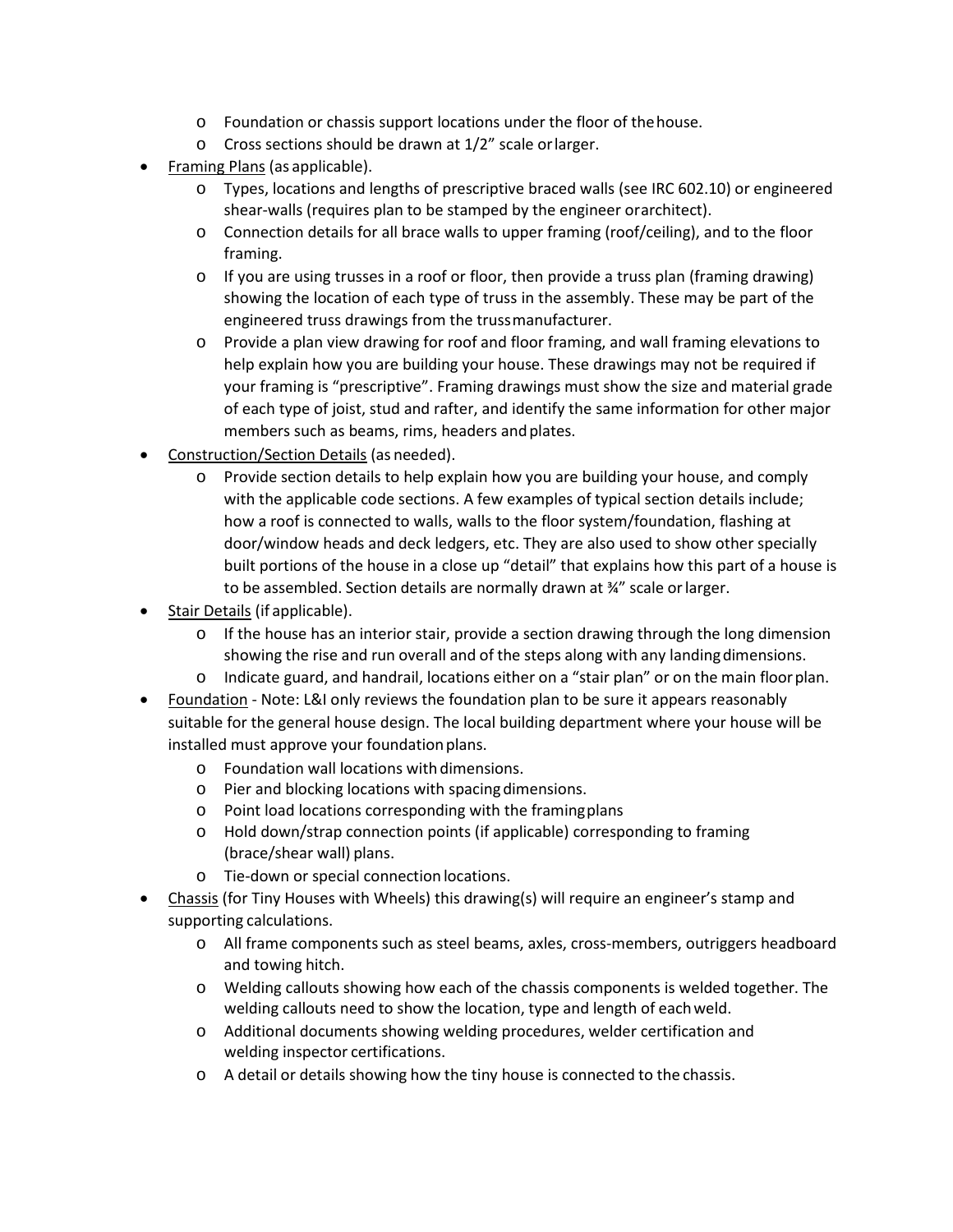- o A detail or details showing how the chassis is connected to the foundation system.
- **Electrical Plan Drawing or layout of the house showing the locations of:** 
	- o Appliances.
	- o Electrical equipment such as the electricalpanel.
	- o Heaters and water heaters.
	- o Smoke alarms.
	- o Carbon monoxide detectors.
	- o Receptacles, lights and switches. Indicate the proper type for all damp/wet/outdoor locations. NOTE: label all devices with a circuit number matching a circuit in thepanel.
	- o Show the type and location of any equipment disconnects for mini split heaters,etc.
	- o The electrical plan needs to indicate the "wiring method" used in the house. Chapter 3 of the National Electrical Code describes wiringmethods.
- Electrical panel layoutshowing:
	- o The circuits in the panel including the size of the circuit breakers and the size ofthe wiring for each circuit. Please number the circuits for verification of devicesserved.
	- o Label circuit breakers that are AFCI or GFCIrated.
	- o The location and size of the main breaker or other main disconnectingmeans.
- A "one line service/feeder" diagram detailing how power is connected to the house showing:
	- o The size and type of conduits in to the house.
	- o The size and type of conductors.
	- o The location of the main service disconnectingmeans.
- An electrical load calculations for the house showing:
	- o The full electrical load on the service or feeder inKVA.
- Potable water line drawing in plan or isometric view. Indicate:
	- o The type of pipingmaterial.
	- o All fixture locations.
	- o Pipe size and locations along with changes indirection.
	- $\circ$  Indicate where the water service and the water heater connect along with shutoff valves required in these locations.
	- o Indicate the size, and type, of the waterheater
	- o Note seismic strapping for tank‐type waterheaters.
	- o The pressure relief valve (PRV) with the overflow pipe discharging to the exterior of the house.
	- o A tee must be installed for an expansiontank.
- Drain/waste/vent (DWV) piping system shown in isometric view. Indicate:
	- o Type of pipematerial.
	- o The sewer connection location
	- o All fixture locations.
	- o All pipe runs with the pipe size, changes indirection.
	- o Locations of clean‐outs, traps and vents through theroof.
- Gas System. In plan or isometric view. Indicate:
	- o List the type (propane or natural gas), and pressure of the gas pipingsystem.
	- o The type of pipematerial.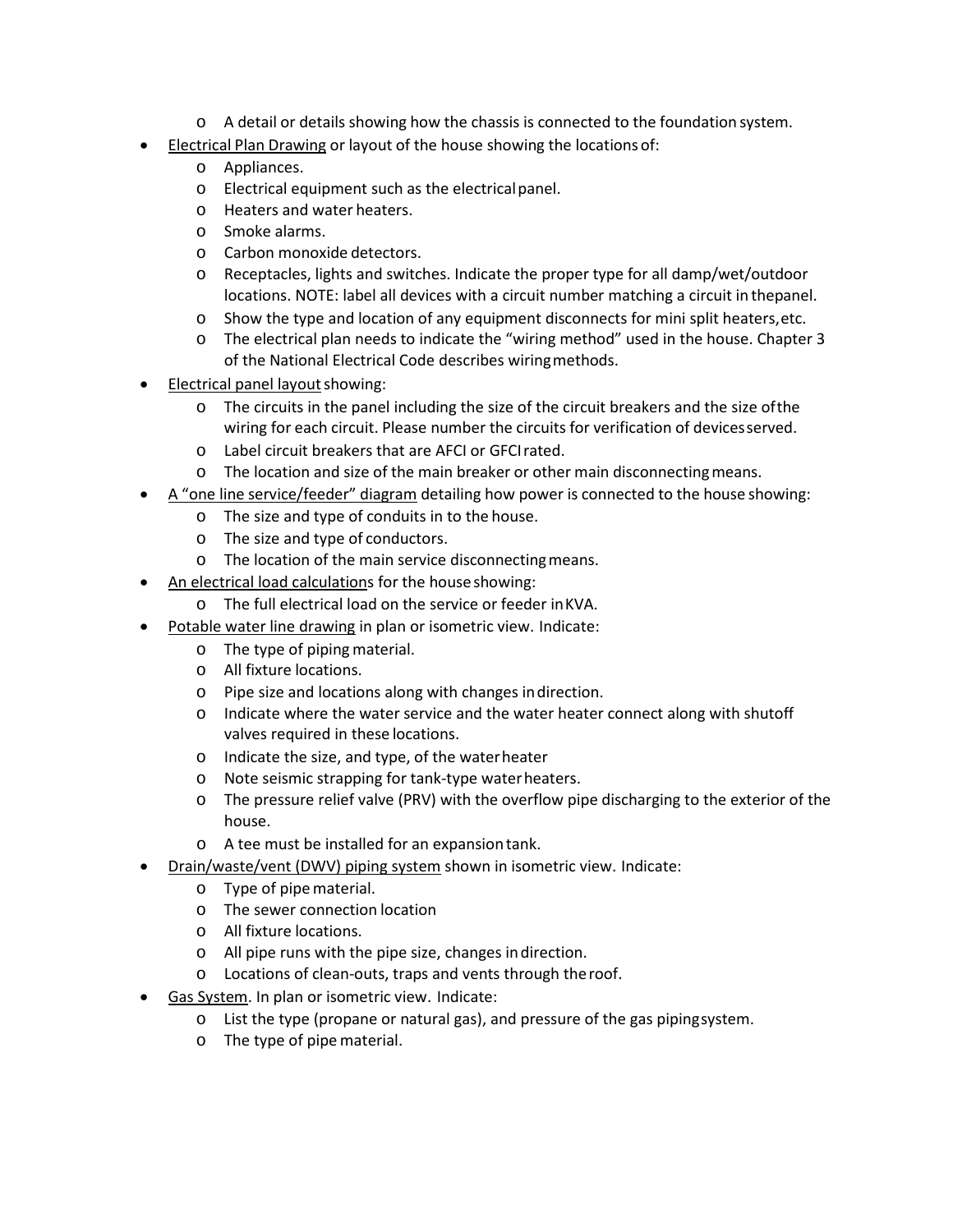- o Locations, length and size of each part of the gas piping system along with changes in direction.
- o Label the points where gas appliances connect to thesystem.
- o List the BTU input rating of each appliance connected to thesystem.
- o Indicate where the gas service connects to the system.
- o Indicate where all shut off valves are located where required at the service and at each appliance.
- Mechanical drawing showing
	- o The location of all equipment such as furnaces, heaters, heat pumps, mini‐split HVAC system components. List the make, model and size ofequipment.
	- o Locations, type and size of ductwork and registers that are part of a forced airheating system.
	- o Locations, make, model of spot ventilation fans, and the whole house fan. Show the method of control for the whole house fan –intermittent, orcontinuous.
	- o Information on special equipment required for energycredits
	- o Show termination locations of all exhausts and condensatedrains.

Mail your plans to the L&I FAS program. Our mailing address is at the top left corner of the application form. When plans are received, they are logged in and assigned a plan number. Normally it will be several weeks before the review of the plans starts. Once your plans are reviewed we will send you an approved plan set or we will notify you via email of what you need to do so the plans can be approved.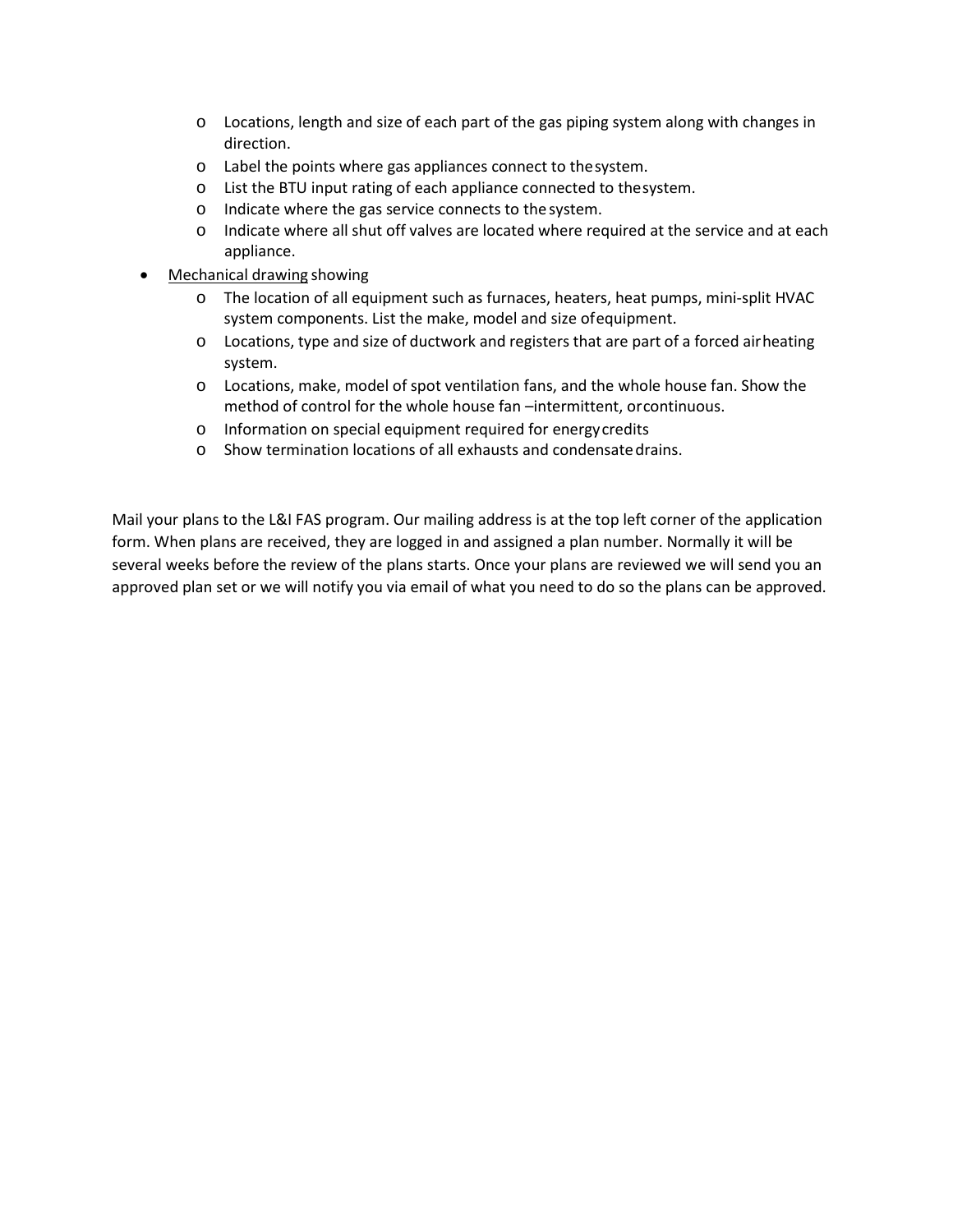

# Tiny House Plan Approval & Insignia Request Form

Factory Assembled Structures PO Box 44430 Olympia WA 98504-4430

If you are unfamiliar with building codes or construction, we urge you to see a licensed architect, engineer, or a registered building contractor before submitting plans or starting any work.

Mail this complete form, fees, 3 copies of your plans and other documents to the address listed above. For instructions on completing this form, see next page. Also, see the Tiny Houses Plan Checklist for help. We process plans based on the date received. We will notify you following the plan review.

### Applicant/Contact Information:

| <b>Company/Applicant Name</b>                 |                      |          |
|-----------------------------------------------|----------------------|----------|
| Address                                       |                      |          |
| City                                          | <b>State</b>         | Zip Code |
| <b>Phone Number</b>                           | <b>Email Address</b> |          |
| Contact Person Name (If different than above) |                      |          |

| <b>Phone Number</b> |  | <b>Email Address</b> |
|---------------------|--|----------------------|
|                     |  |                      |

### Tiny House Information:

| Area of House (sq. feet)  | Roof Load (PSF Snow)                         | Wind Speed/Exposure                       | Seismic Category         |
|---------------------------|----------------------------------------------|-------------------------------------------|--------------------------|
| Electrical Service (Amps) | <b>IRC Prescriptive Design</b><br>Yes<br>No. | <b>Engineering Included</b><br>Yes<br>No. | Climate Zone<br>4C<br>5B |
| Type of Heating System    |                                              | No. of Plumbing Fixtures                  |                          |
| Serial/ID Number          |                                              |                                           |                          |

Note: This form is for a single module house only. For a multi-section house, contact L&I for assistance.

### Fees:

| <b>Total Fee Enclosed:</b> |                                  |
|----------------------------|----------------------------------|
| Addendum or Resubmittal    | \$153.50                         |
| Insignia Fee               | \$339.00 (includes the NLEA fee) |
| New Plan Design Fee        | \$436.00                         |

| <b>For Department Use Only</b> |                |                         |
|--------------------------------|----------------|-------------------------|
| Application ID                 | Transaction ID | Fee Ledger Sheet Number |
| Plan Approval Number           | Date Approved  | <b>Expiration Date</b>  |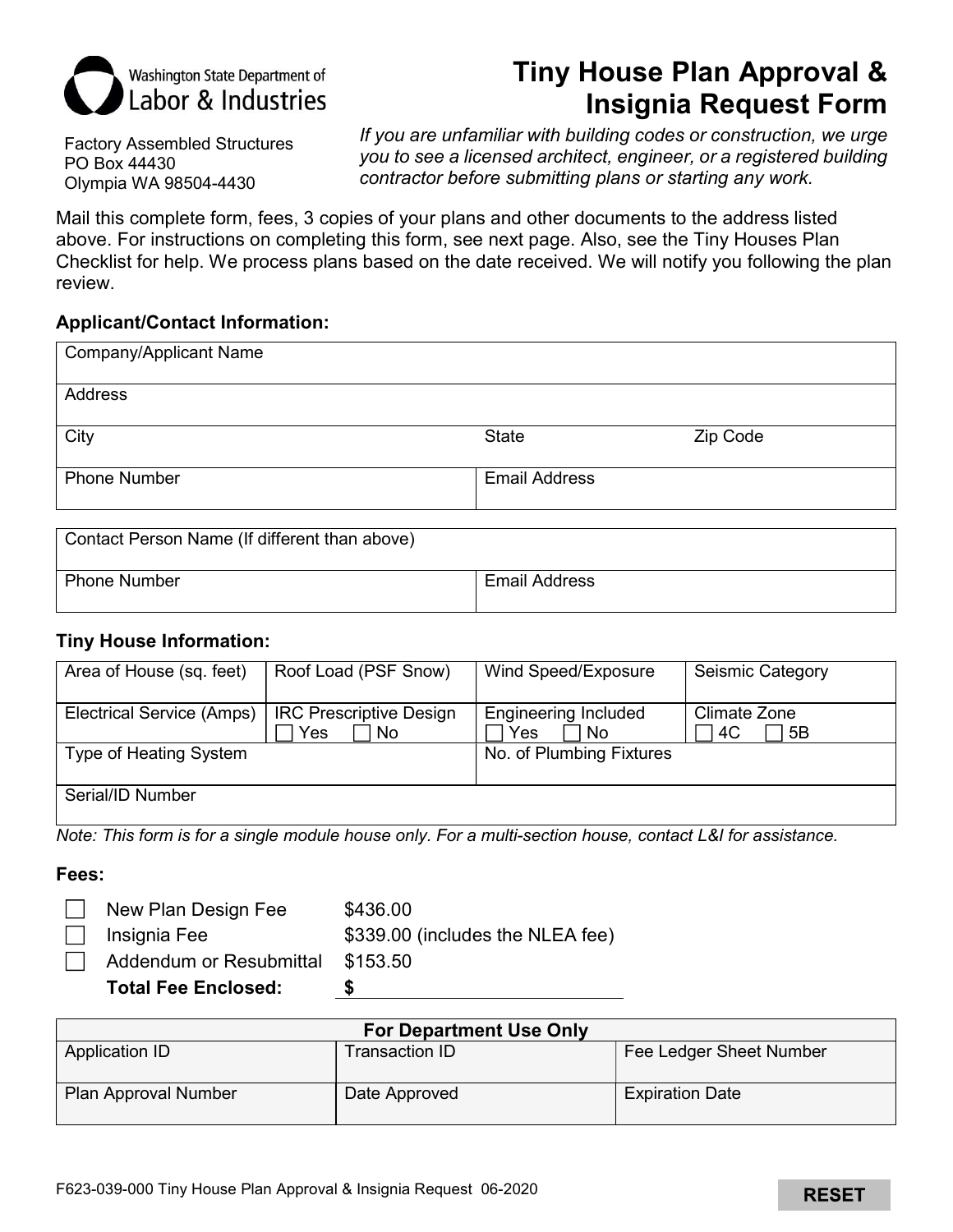## Instruction to complete the Tiny House Plan Approval & Insignia Request Form

If you are sending your plans via FedEx, UPS, or other overnight service, please use our street address:

Department of Labor & Industries Factory Assembled Structures 7273 Linderson Way S.W. Tumwater WA 98501-5414

Note: If you are unfamiliar with building codes or construction, we urge you to see a licensed architect, engineer, or a registered building contractor before submitting plans or starting any work.

## Applicant/Contact Information

Include your or your company's name and contact information such as mailing address, phone number, and email address. If the contact person information differs from the applicant, please provide it also.

## Tiny House Information

- 1. Area of House: This is the size of the house. Measure the area to the outside of the walls at the floor level. It must be no larger than 400 square feet.
- 2. Roof Load: This the snow load capacity of the roof in pounds per square foot (PSF).
- 3. Wind Speed/Exposure: This covers two areas The strength of the house against wind (speed is measured in miles per hour); and the setting or exposure of the house, whether in the city, open plains, or other location.
- 4. Seismic Category: The answer should be a single letter, and may include a number, for example "D2." This describes the level of earthquake resistance.
- 5. Electrical Service (Amps): This describes the capacity of the house's electrical connection to an electrical grid or power supply as measured in amperes (Amps).
- 6. IRC Prescriptive Design: Answer "Yes" if the plans use only the prescriptive International Residential Code (IRC) requirements. Prescriptive construction details – referencing specific code sections, wallbracing methods, framing component sizing, and similar, are required on the plans. Note: Engineered trusses are accepted with a prescriptive design. For tiny houses with wheels, answer "No.", - a licensed design is required (see next item).
- 7. Engineering Included: Check "Yes", if there is engineering for any part of the house and a Washington licensed professional engineer, or architect stamped the applicable portions of the plans/documents. For tiny houses with wheels, a stamped design is required for all portions that you have not demonstrated/detailed as meeting the prescriptive design path.
- 8. Climate Zone: These are the two climate zones for Washington. Choose the one where you tiny house will be located. See the state Energy Code for further details.
- 9. Type of Heating System: Please show the primary type. Example answers can include, "Gas," "Electric," "Split," or similar. Note: a woodstove cannot be a primary source of heat.
- 10. **Number of Plumbing Fixtures**: This is the number of fixtures, such as sinks and toilets in your tiny house. See the Plumbing Code for information on how to determine the number of fixtures.
- 11. Serial/ID Number: This is your unique identifier for the planned tiny house. It can be a serial or identification (ID) number.

### Fees

- If this is your initial application for your tiny house, please check the boxes "New Plan Design Fee"  $\bullet$ and "Insignia Fee" and include the total with your plans.
- If this is a resubmittal of your plans, then *only* check the "Addendum or Resubmittal" box and include  $\bullet$ that fee with your plans.

F623-039-000 Tiny House Plan Approval & Insignia Request 06-2020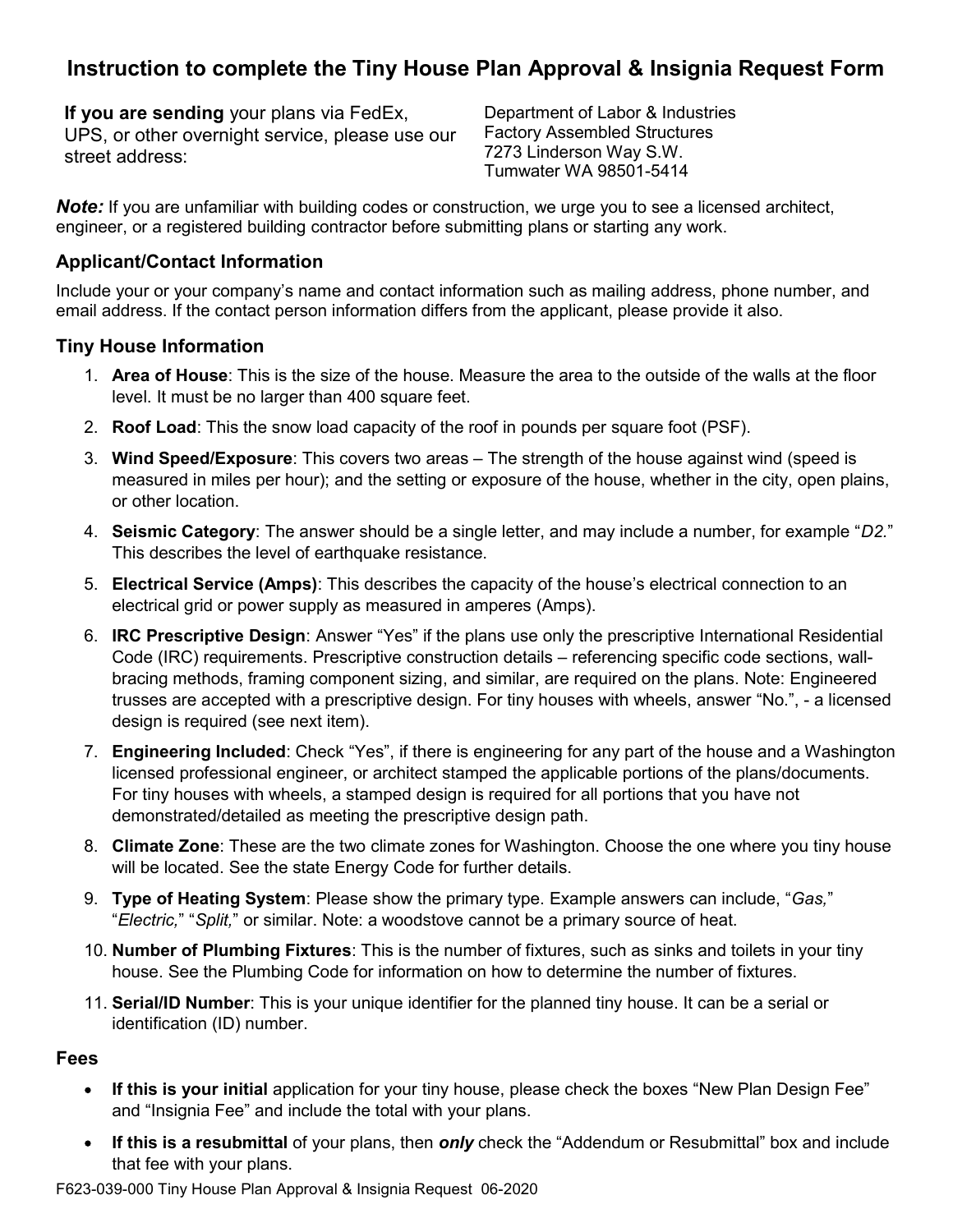| Department of Labor and Industries<br><b>Factory Assembled Structures</b><br>PO Box 44430     |                                                      | Paid date                        | Column                   | Check                      | Fee<br>\$                                                                     |
|-----------------------------------------------------------------------------------------------|------------------------------------------------------|----------------------------------|--------------------------|----------------------------|-------------------------------------------------------------------------------|
| Olympia WA 98504-4430                                                                         |                                                      |                                  |                          |                            | NOTIFICATION TO LOCAL ENFORCEMENT AGENCY                                      |
| www.wa.gov/lni/FAS/<br>(case sensitive)                                                       |                                                      |                                  | Date                     |                            | M                                                                             |
| The Factory-Built unit identified below requires completion work at the<br>site as specified. |                                                      |                                  | Mfg                      |                            |                                                                               |
| Owner's name                                                                                  |                                                      | Mfgr's serial no.                |                          |                            | Dept insignia no.                                                             |
| <b>Installation</b> address                                                                   |                                                      | Type of construction             |                          | Occupancy                  | ETA at site                                                                   |
| <b>State</b><br>City                                                                          | $ZIP+4$                                              | County                           |                          |                            | Phone number                                                                  |
| Installation site is in:                                                                      | <b>City</b><br>County                                |                                  |                          |                            |                                                                               |
|                                                                                               | DESCRIBE ITEMS REQUIRING COMPLETION WORK AT THE SITE |                                  |                          |                            |                                                                               |
| <b>BUILDING DEPARTMENT</b><br>www.wabo.org/<br><b>INSERT NAME AND ADDRESS IN SHADED AREA</b>  |                                                      |                                  |                          | www.wa.gov/lni/electrical/ | <b>ELECTRICAL DEPARTMENT</b><br><b>INSERT NAME AND ADDRESS IN SHADED AREA</b> |
| To:                                                                                           |                                                      | To:                              |                          |                            |                                                                               |
|                                                                                               |                                                      |                                  |                          |                            |                                                                               |
|                                                                                               |                                                      |                                  |                          |                            |                                                                               |
|                                                                                               |                                                      |                                  |                          |                            |                                                                               |
|                                                                                               |                                                      |                                  |                          |                            |                                                                               |
|                                                                                               |                                                      |                                  |                          |                            |                                                                               |
|                                                                                               |                                                      |                                  |                          |                            |                                                                               |
|                                                                                               |                                                      |                                  |                          |                            |                                                                               |
|                                                                                               |                                                      |                                  |                          |                            |                                                                               |
|                                                                                               |                                                      |                                  |                          |                            |                                                                               |
|                                                                                               |                                                      |                                  |                          |                            |                                                                               |
|                                                                                               |                                                      |                                  |                          |                            |                                                                               |
|                                                                                               |                                                      |                                  |                          |                            |                                                                               |
|                                                                                               |                                                      |                                  |                          |                            |                                                                               |
|                                                                                               |                                                      |                                  |                          |                            |                                                                               |
| Inspector's name (print/type)                                                                 | Phone: (8 am to 5 pm)                                | Manufacturer's name (print/type) |                          |                            |                                                                               |
| Office location                                                                               |                                                      | Date                             | Manufacturer's signature |                            |                                                                               |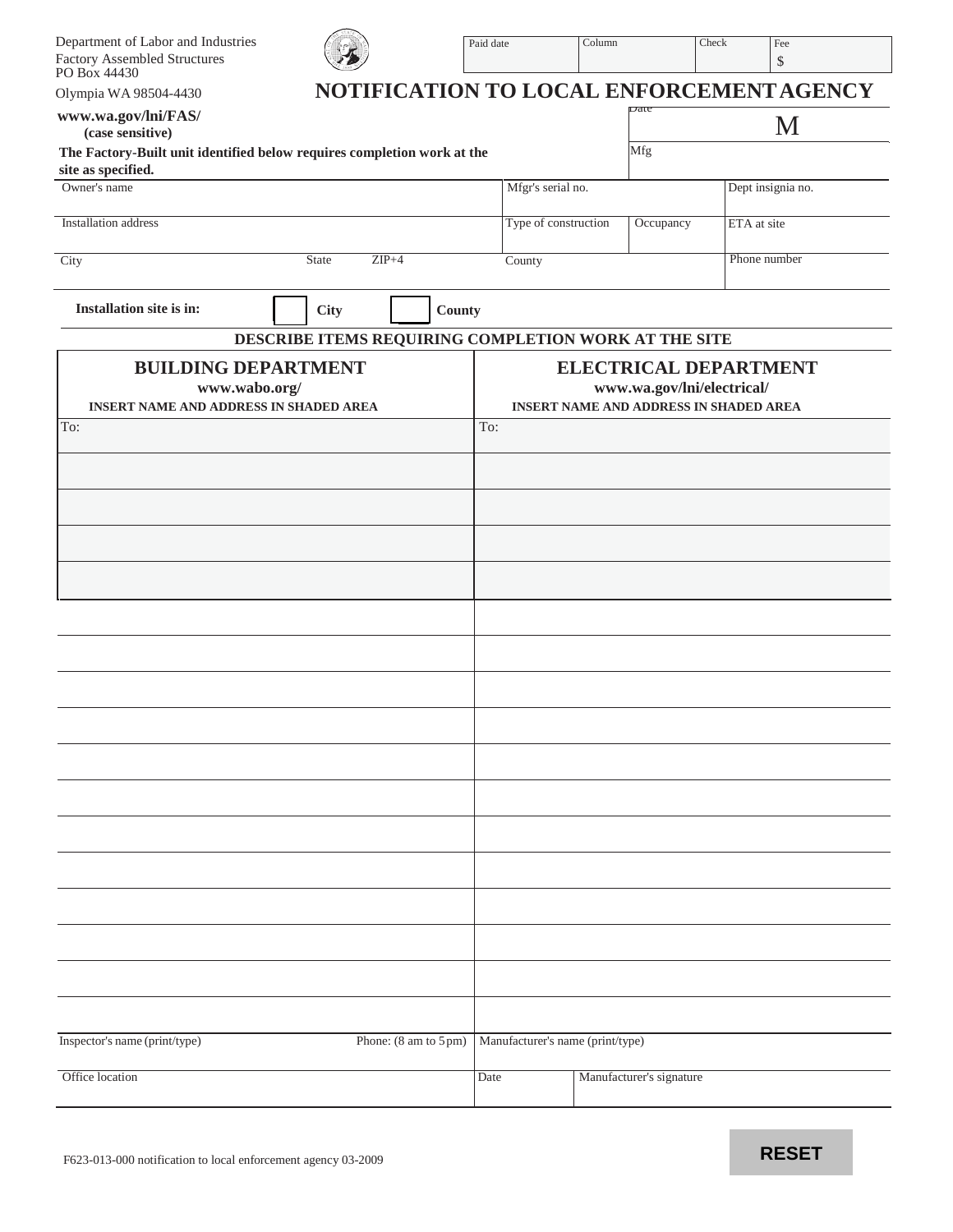

STATE OF WASHINGTON DEPARTMENT OF LABOR AND INDUSTRIES Field Services & Public Safety Factory Assembled Structures PO Box 44430 Olympia, Washington 98504-4430

To: Tiny House Builders From: Shane Daugherty, FAS Program Manager

#### Subject: Required Inspections

[WAC 296-150F-0500](https://app.leg.wa.gov/WAC/default.aspx?cite=296-150F-0500) When Is an inspection required? (1) Before we issue an insignia, each factorybuilt residential structure and tiny house must be inspected at the off-site location as many times as are required by the codes. (See [WAC 296-150F-0600\)](https://app.leg.wa.gov/WAC/default.aspx?cite=296-150F-0600)

NOTE: Approved design plans; specifications, engineering analysis and test results must be available during the inspections.

Inspection may include but not be limited to the following codes:

#### 2015 International Building Code: section 110.3

110.3.9 Special inspection. To be made as required by section 1704. (Welding inspections are required for steel chassis, steel framing and other steel construction)

#### 2015 International Residential Code: section R109

R109.1 General. Construction for which a building permit is required shall not be covered or concealed without first obtaining the approval of the building official.

R109.1.2 Plumbing, mechanical, gas and electrical rough-in. Rough inspection of plumbing, mechanical, gas and electrical systems shall be made prior to covering or concealment.

R109.1.4 Frame inspection. To be made after the roof, all framing, fire blocking and bracing is in place and all pipes, chimneys and vents are complete and the rough electrical, plumbing, and heating wires, pipes and ducts are approved.

R109.1.5 Other inspection. In addition to the listed inspections specified above, the building official may make or require other inspections of any construction work to ascertain compliance with the provision of this code and other laws which are enforced by the code enforcement agency.

R109.1.6 Final inspection. To be made after the building is completed and ready for shipment.

#### 2015 Uniform Plumbing Code

105 .1 General. Plumbing systems for which a permit is required by this code shall be inspected by the Authority Having Jurisdiction. No portion of any plumbing system shall be concealed until inspected and approved. Neither the Authority Having Jurisdiction nor the jurisdiction shall be liable for expense entailed in the removal or replacement of material required to permit inspection. When the installation of a plumbing system is complete, an additional and final inspection shall be made. Plumbing systems regulated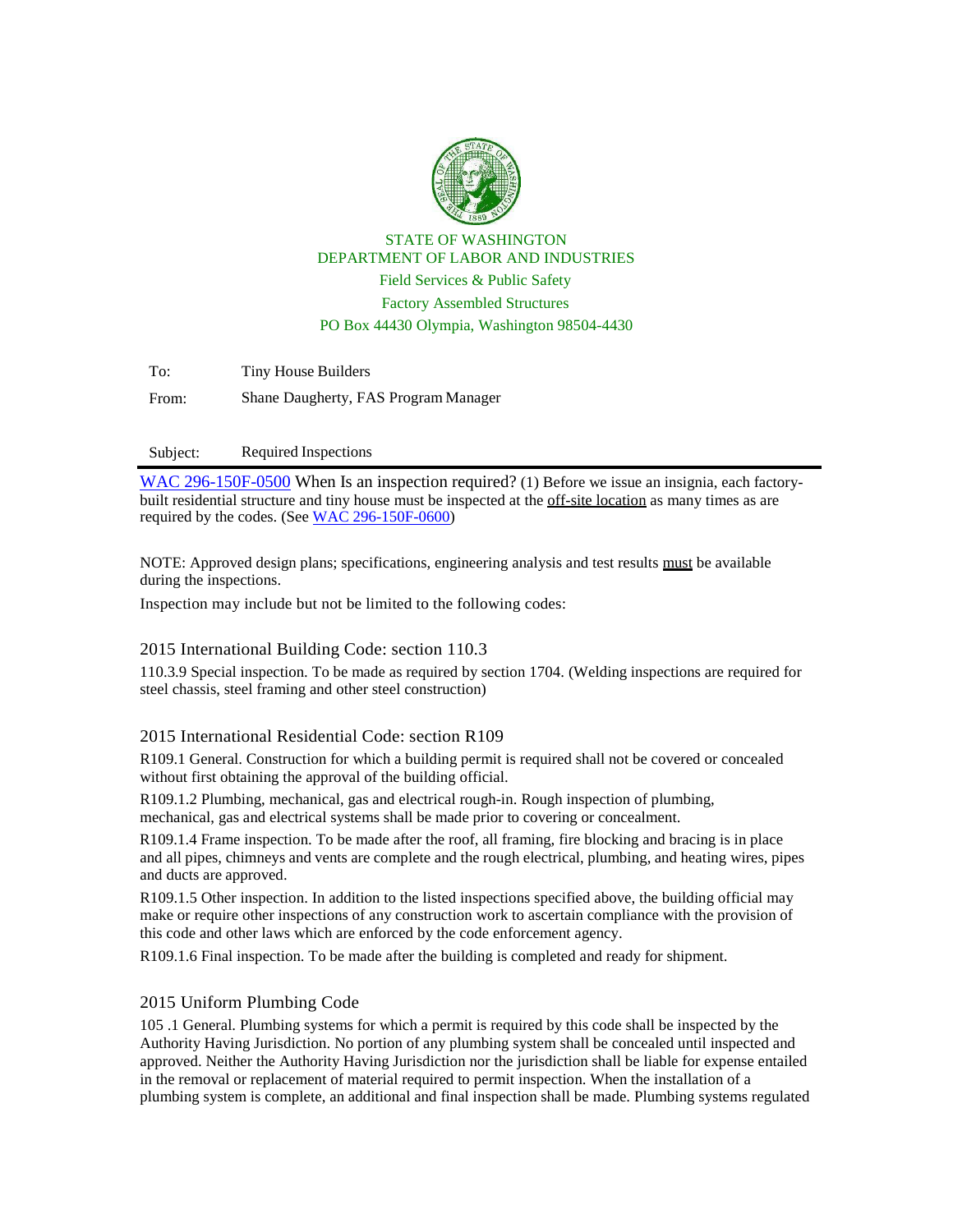by this code shall not be connected to the water, the energy fuel supply, or the sewer system until authorized by the Authority Having Jurisdiction.

#### 2015 Washington State Energy Code: section R104

104.1 General. All construction or work for which a permit is required shall be subject to inspection by the building official and all such construction or work shall remain accessible and exposed for inspection purposes until approved by the buildingofficial.

104.2 Approvals Required: No work shall be done on any part of the building or structure beyond the point indicated in each successive inspection without first obtaining the approval of the building official.

104.2.1 Wall Insulation Inspection: To be made after all wall insulation and vapor retarder sheet or film materials are in place, but before any wall covering is placed.

104.2.1 Final Inspection: The building shall have a final inspection.

#### RCW 19.28.101 & 2017 National Electrical Code

No electrical wiring or Equipment subject to this chapter may be concealed until the inspector making the inspection has approved it. If the electrical system exceeds 200 amps or single phase, the manufacturer must advise the department so that appropriate inspection personnel can be provided.

[WAC 296-150F-0510](https://app.leg.wa.gov/WAC/default.aspx?cite=296-150F-0510) How do I request an inspection? (1) You need to contact us, and we will let you know where your request for inspection should be submitted. Our address is noted in the definition of department.

(2) We need to receive IN-STATE inspection request at least seven calendar days prior to the date that you want the inspection.

(3) We need to receive OUT-OF-STATE inspection requests at least fourteen calendar days in WRITING prior to the date that you want the inspection. With your request please submit a map and directions from the closest commercial airport to your facility. Please include on your map and directions, your manufacturers name, physical address, city, area code, phone number and contact person.

To request an out-of state inspection you need to contact:

| <b>Physical Address:</b> | <b>Plan Review Supervisor</b>      |
|--------------------------|------------------------------------|
|                          | Department of Labor and Industries |
|                          | 7273 Linderson Way SW (MS: 4430)   |
|                          | Tumwater, WA. 98501                |

Mailing Address: PO Box 44430

Olympia, WA 98504-4430

Phone: 1-800-705-1411 Option 3 Fax: 360-902-5229 Email: [FAS1@lni.wa.gov](mailto:FAS1@lni.wa.gov)

NOTE: The inspector will apply an insignia(s) on the tiny house at the manufacturing location after the final inspection.

If you have any question about the inspection process please call the Factory Assembled Structures Department at  $1-800-705-1411$  Option 3, Fax at  $360-902-5229$  or Email at  $FAS1@lni.wa.gov$ .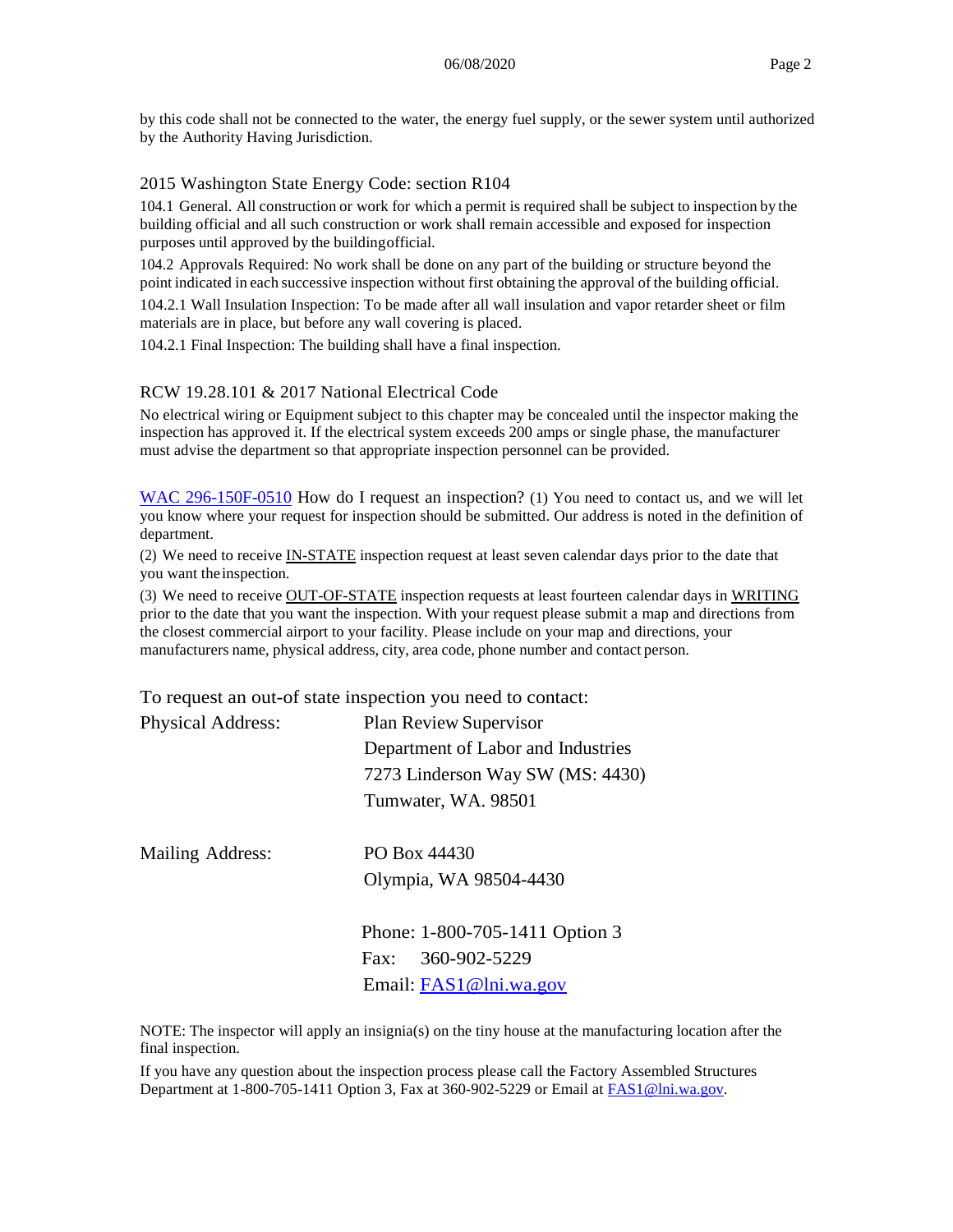

STATE OF WASHINGTON DEPARTMENT OF LABOR AND INDUSTRIES Factory Assembled Structures PO Box 44430 Olympia, WA. 98506-4430

**WAC 296-150F-0510 How do I request an inspection?** (1) You must contact us, and we will let you know where your request for inspection should be submitted. Our address is noted in the definition of department.

We must receive in-state inspection requests at least seven calendar days prior to the date that you want the inspection.

#### *PLEASE NOTE THE SEVEN CALENDAR DAYS CAN BE WAIVED AT THE DEPARTMENTS DISCRETION*

| 1. The Manufacturer Number (M-) or (CC-) where the structure is being built:                                                                                             |                    |
|--------------------------------------------------------------------------------------------------------------------------------------------------------------------------|--------------------|
| 2. Date of Inspection(s) at the Manufacturing Plant: ___________________________                                                                                         |                    |
| 3. The type of Inspection(s) needed. Please check the appropriate inspection(s):                                                                                         |                    |
| Floor Cover:                                                                                                                                                             | Frame Cover:       |
| Plumbing Cover:                                                                                                                                                          |                    |
| Electrical Cover:                                                                                                                                                        | Energy Code Cover: |
| Electrical Final:                                                                                                                                                        |                    |
| 4. Is this the first inspection for this unit? YES / NO                                                                                                                  |                    |
| 5. The Date the Insignia(s) and NLEA was applied for, if final inspection: ___________________________________                                                           |                    |
| 6. The Manufacturers Building Serial Number: ___________________________________                                                                                         |                    |
|                                                                                                                                                                          |                    |
| 8. Map and or Direction to the Manufacturing Plant Location where the Audit is to be done. Contact<br>information of the individual(s) to be present for the inspection: |                    |
| Name: Phone: Phone:                                                                                                                                                      |                    |
| Physical address of the place of inspection: ___________________________________                                                                                         |                    |
|                                                                                                                                                                          |                    |
| 9. Contact name and phone number of appropriate plant personnel                                                                                                          |                    |

10. All the above information is to be emailed to following contact for scheduling: FAS Plan Review [\(FAS1@LNI.WA.GOV\)](mailto:FAS1@LNI.WA.GOV) or FAX (360) 902-5229

If we may be of any assistance please contact us at 1-800-705-1411 Option 3.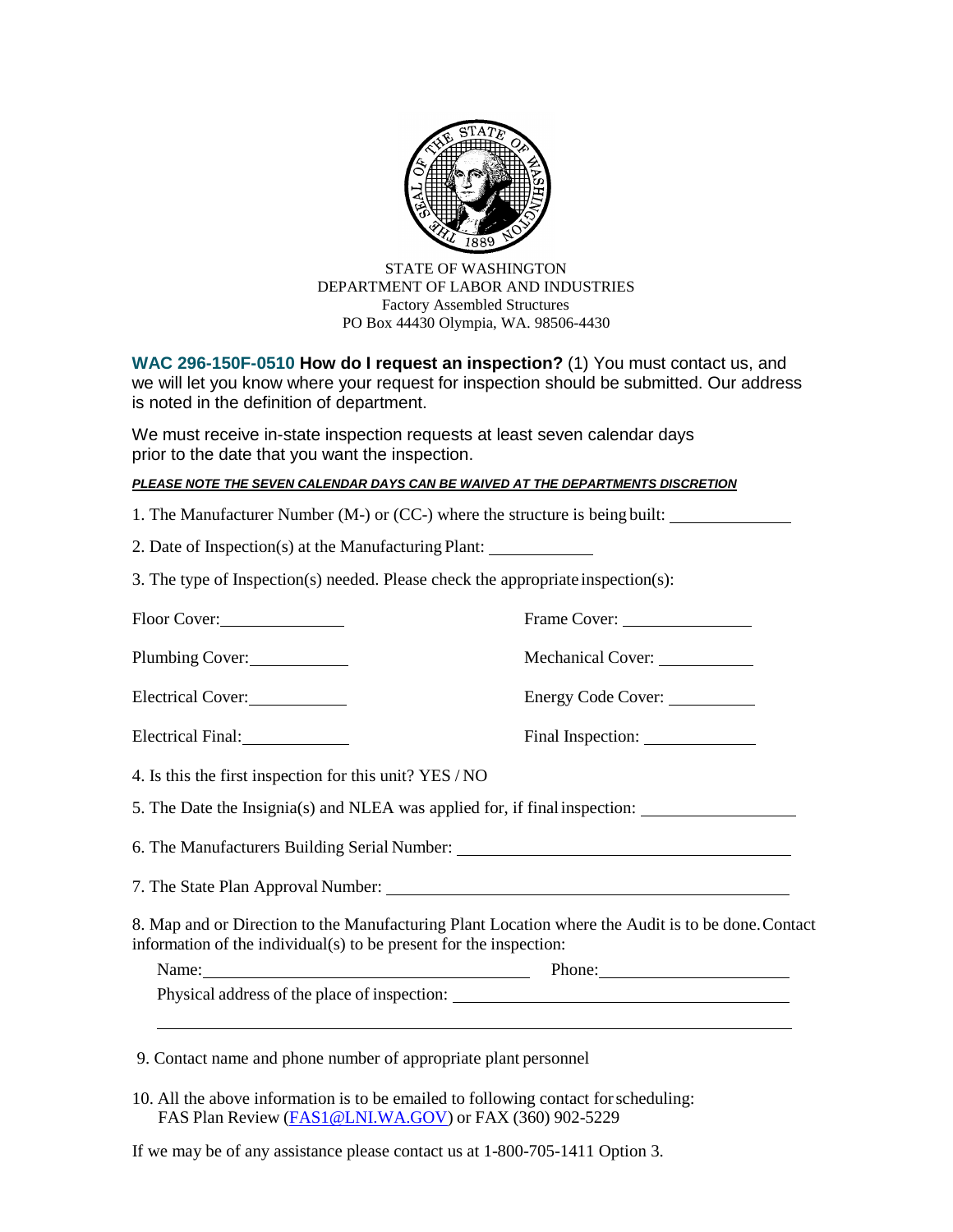

STATE OF WASHINGTON DEPARTMENT OF LABOR AND INDUSTRIES Factory Assembled Structures PO Box 44430 Olympia, WA. 98506-4430

**WAC 296-150F-0510 How do I request an inspection?** (1) You must contact us, and we will let you know where your request for inspection should be submitted. Our address is noted in the definition of department.

We must receive out-of-state inspection requests at least fourteen calendar days prior to the date that you want the inspection.

#### *PLEASE NOTE THE FOURTEEN CALENDAR DAYS CAN BE WAIVED AT THE DEPARTMENTS DISCRETION*

| 1. The Manufacturer Number (M-) or (CC-) where the structure is being built:                                                                                             |                                 |
|--------------------------------------------------------------------------------------------------------------------------------------------------------------------------|---------------------------------|
| 2. Date of Inspection(s) at the Manufacturing Plant: ___________________________                                                                                         |                                 |
| 3. The type of Inspection(s) needed. Please check the appropriate inspection(s):                                                                                         |                                 |
| Floor Cover:                                                                                                                                                             | Frame Cover:                    |
| Plumbing Cover:                                                                                                                                                          | Mechanical Cover: _____________ |
| Electrical Cover:                                                                                                                                                        | Energy Code Cover:              |
| Electrical Final:                                                                                                                                                        |                                 |
| 4. Is this the first inspection for this unit? YES / NO                                                                                                                  |                                 |
| 5. The Date the Insignia(s) and NLEA was applied for, if final inspection:                                                                                               |                                 |
| 6. The Manufacturers Building Serial Number: ___________________________________                                                                                         |                                 |
|                                                                                                                                                                          |                                 |
| 8. Map and or Direction to the Manufacturing Plant Location where the Audit is to be done. Contact<br>information of the individual(s) to be present for the inspection: |                                 |
| Name: Phone: Phone:                                                                                                                                                      |                                 |
| Physical address of the place of inspection: ___________________________________                                                                                         |                                 |
|                                                                                                                                                                          |                                 |
| 9. Contact name and phone number of appropriate plant personnel                                                                                                          |                                 |

10. All the above information is to be emailed to following contact for scheduling: FAS Plan Review [\(FAS1@LNI.WA.GOV\)](mailto:FAS1@LNI.WA.GOV) or FAX (360) 902-5229

If we may be of any assistance please contact us at 1-800-705-1411 Option 3.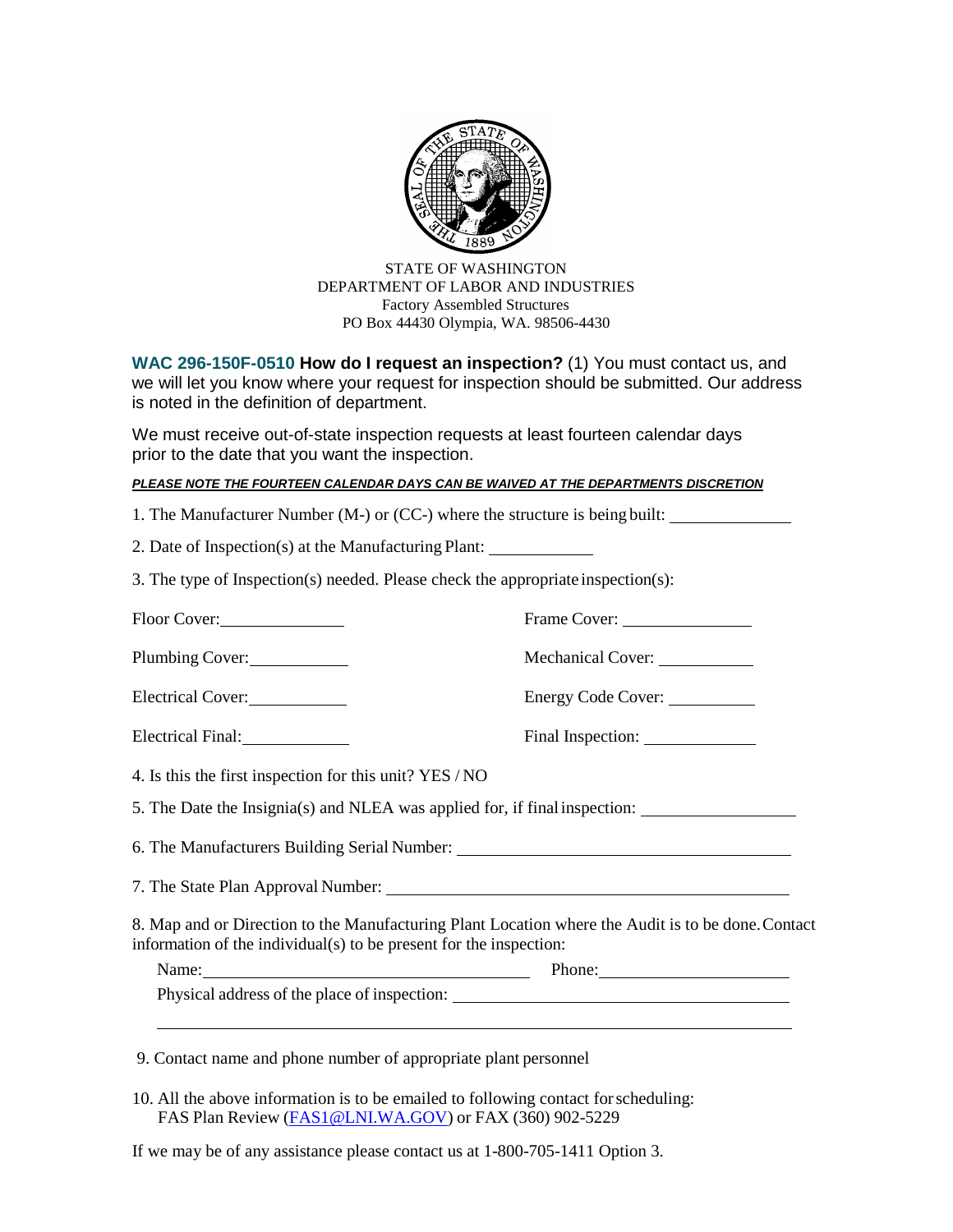## **STATE OF WASHINGTON**

### **TINY HOUSE REGULATIONS**

#### **Effective: July 28, 2019 to January 31, 2021**  (Except as Noted)

**Tiny Houses that are built off site are a type of factory built housing, and when built to be sited in Washington State are inspected by the Department of Labor and Industries, Field Services and Public Safety Division and are to be constructed to comply with the codes listed below. Factory built structures WAC rules can be found at the website below. Washington State amendments and Washington State stand alone codes are available as shown in brackets ( ) .** 

**1. Rules for Factory Built Structures**

**Chapter [296-150F WAC \(](https://app.leg.wa.gov/WAC/default.aspx?cite=296-150F)Dated 2-4-2020) [\(Website\)](https://app.leg.wa.gov/WAC/default.aspx?cite=296-150F) (Note: As new rules become effective they will be published on our [website\)](https://lni.wa.gov/licensing-permits/manufactured-modular-mobile-structures/laws-rules)** 

**2. International and Uniform Codes as Adopted per the Washington State Building Code RCW 19.27**

| $\boldsymbol{A}$ . | 2015 International Residential Code (IRC) and Washington<br>State amendments to the 2015 International<br><b>Residential Code adopted by Chapter WAC 51-51</b> | (WABO) |
|--------------------|----------------------------------------------------------------------------------------------------------------------------------------------------------------|--------|
| <b>B.</b>          | Appendix Q to the 2015 International Residential Code<br>(IRC) when adopted by Chapter WAC 51-51                                                               | (WABO) |
| $\mathcal{C}$ .    | 2015 International Building Code (IBC) and Washington<br>State amendments to the 2015 International<br><b>Building Code adopted by Chapter WAC 51-50</b>       | (WABO) |
| D.                 | 2015 Uniform Plumbing Code (UPC) and Washington<br>State amendments to the 2015 Uniform Plumbing Code<br>as adopted by Chapter WAC 51-56                       | (WABO) |

#### **3. Washington State stand alone codes as adopted under the Washington State Building Code RCW 19.27 and 19.27A**

**A. Washington State Energy Code, 2015 Edition as (WABO) adopted by Chapter 51-11R WAC**